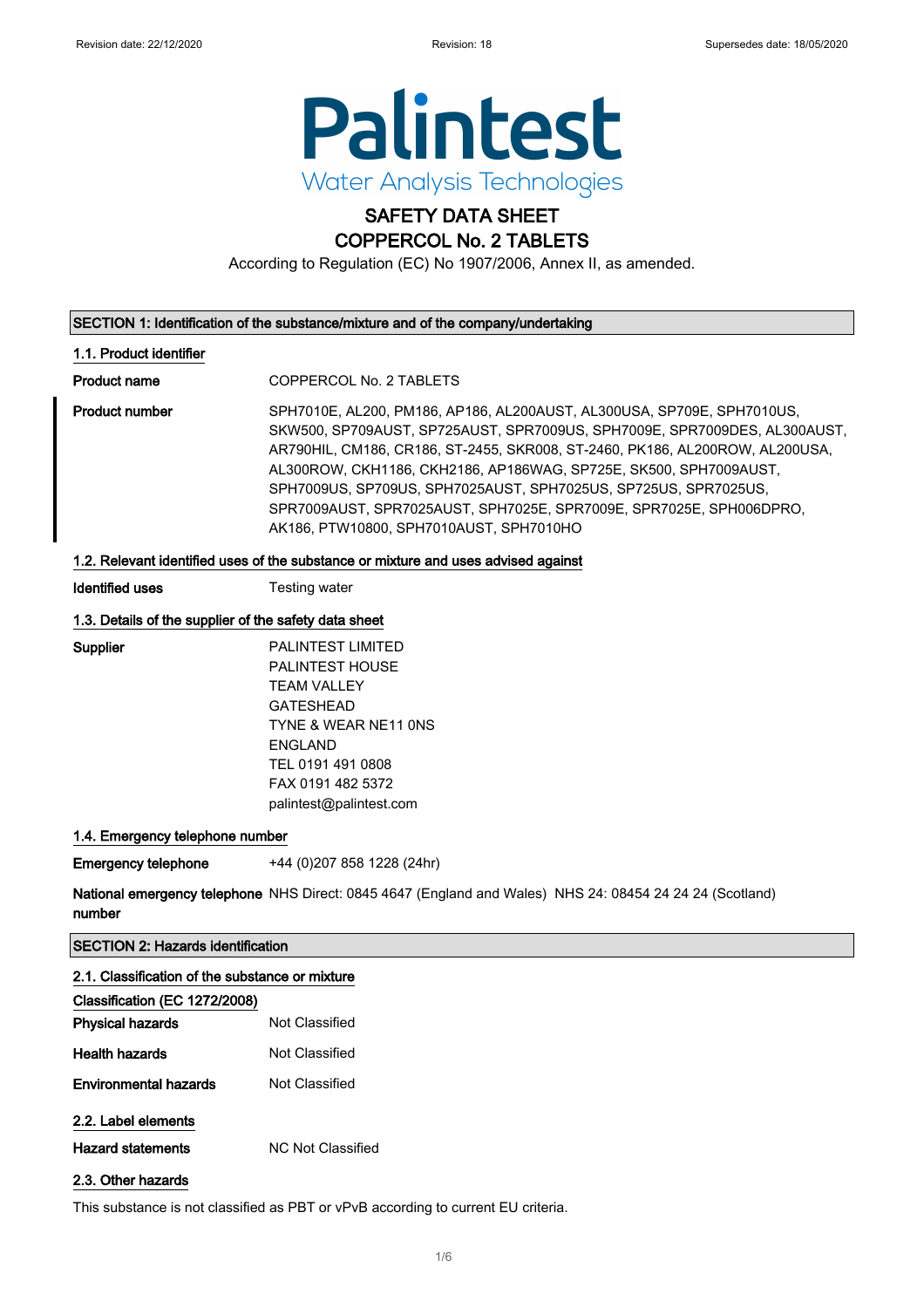| <b>SECTION 3: Composition/information on ingredients</b>                                                                                                                                                                                                                       |                                                                                                                        |                                                      |  |  |
|--------------------------------------------------------------------------------------------------------------------------------------------------------------------------------------------------------------------------------------------------------------------------------|------------------------------------------------------------------------------------------------------------------------|------------------------------------------------------|--|--|
| 3.2. Mixtures                                                                                                                                                                                                                                                                  |                                                                                                                        |                                                      |  |  |
| <b>BORIC ACID</b>                                                                                                                                                                                                                                                              |                                                                                                                        | $3 - 5%$                                             |  |  |
| CAS number: 10043-35-3                                                                                                                                                                                                                                                         | EC number: 233-139-2                                                                                                   | REACH registration number: 01-<br>2119486683-25-XXXX |  |  |
| Substance of very high concern (SVHC). This product is/contains a substance that is included in REGULATION (EC) No<br>1907/2006 (REACH) ANNEX XVII - RESTRICTIONS ON THE MANUFACTURE, PLACING ON THE MARKET AND USE<br>OF CERTAIN DANGEROUS SUBSTANCES, MIXTURES AND ARTICLES. |                                                                                                                        |                                                      |  |  |
| Classification<br>Repr. 1B - H360FD                                                                                                                                                                                                                                            |                                                                                                                        |                                                      |  |  |
| <b>SODIUM DITHIONITE</b>                                                                                                                                                                                                                                                       |                                                                                                                        | $3 - 5%$                                             |  |  |
| CAS number: 7775-14-6                                                                                                                                                                                                                                                          | EC number: 231-890-0                                                                                                   |                                                      |  |  |
| Classification<br>Self-heat. 1 - H251<br>Acute Tox. 4 - H302                                                                                                                                                                                                                   |                                                                                                                        |                                                      |  |  |
|                                                                                                                                                                                                                                                                                | The Full Text for all R-Phrases and Hazard Statements are Displayed in Section 16.                                     |                                                      |  |  |
| <b>Composition comments</b>                                                                                                                                                                                                                                                    | This product contains a substance that is a SVHC.                                                                      |                                                      |  |  |
| <b>SECTION 4: First aid measures</b>                                                                                                                                                                                                                                           |                                                                                                                        |                                                      |  |  |
| 4.1. Description of first aid measures                                                                                                                                                                                                                                         |                                                                                                                        |                                                      |  |  |
| Inhalation                                                                                                                                                                                                                                                                     | Unlikely route of exposure as the product does not contain volatile substances.                                        |                                                      |  |  |
| Ingestion                                                                                                                                                                                                                                                                      | Rinse mouth thoroughly with water. Get medical attention if any discomfort continues.                                  |                                                      |  |  |
| Skin contact                                                                                                                                                                                                                                                                   | Wash skin thoroughly with soap and water. Get medical attention promptly if symptoms occur<br>after washing.           |                                                      |  |  |
| Eye contact                                                                                                                                                                                                                                                                    | Remove any contact lenses and open eyelids wide apart. Rinse with water. Continue to rinse<br>for at least 15 minutes. |                                                      |  |  |
|                                                                                                                                                                                                                                                                                | 4.2. Most important symptoms and effects, both acute and delayed                                                       |                                                      |  |  |
| Inhalation                                                                                                                                                                                                                                                                     | No specific symptoms known.                                                                                            |                                                      |  |  |
| Ingestion                                                                                                                                                                                                                                                                      | No specific symptoms known.                                                                                            |                                                      |  |  |
| Skin contact                                                                                                                                                                                                                                                                   | No specific symptoms known.                                                                                            |                                                      |  |  |
| Eye contact                                                                                                                                                                                                                                                                    | No specific symptoms known.                                                                                            |                                                      |  |  |
| 4.3. Indication of any immediate medical attention and special treatment needed                                                                                                                                                                                                |                                                                                                                        |                                                      |  |  |
| Notes for the doctor                                                                                                                                                                                                                                                           | No specific recommendations.                                                                                           |                                                      |  |  |
| <b>SECTION 5: Firefighting measures</b>                                                                                                                                                                                                                                        |                                                                                                                        |                                                      |  |  |
| 5.1. Extinguishing media                                                                                                                                                                                                                                                       |                                                                                                                        |                                                      |  |  |
| Suitable extinguishing media                                                                                                                                                                                                                                                   | Use fire-extinguishing media suitable for the surrounding fire.                                                        |                                                      |  |  |
| 5.2. Special hazards arising from the substance or mixture                                                                                                                                                                                                                     |                                                                                                                        |                                                      |  |  |
| <b>Hazardous combustion</b><br>products                                                                                                                                                                                                                                        | No known hazardous decomposition products.                                                                             |                                                      |  |  |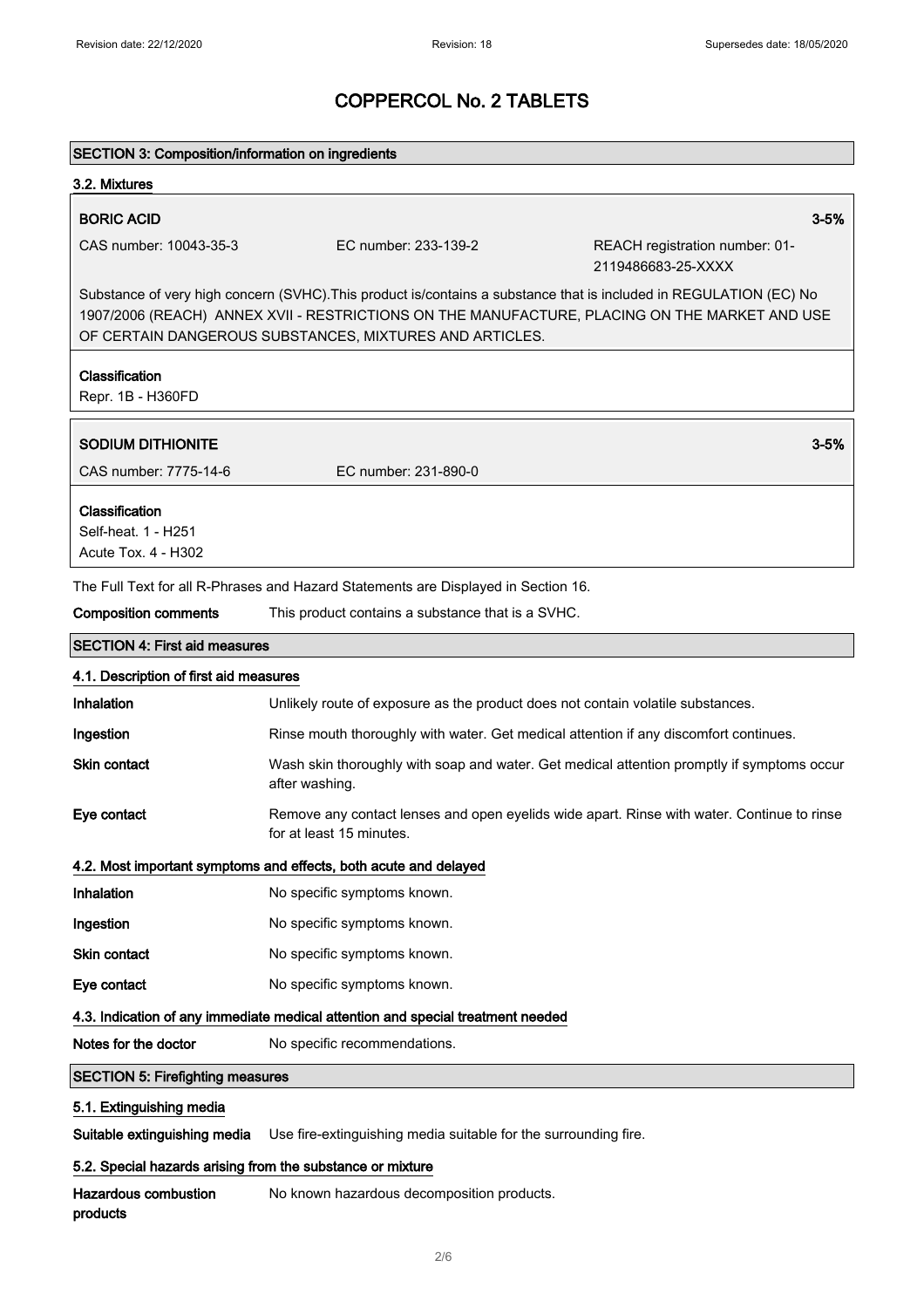| 5.3. Advice for firefighters                                      |                                                                                                                                                                                                                                                                                    |  |
|-------------------------------------------------------------------|------------------------------------------------------------------------------------------------------------------------------------------------------------------------------------------------------------------------------------------------------------------------------------|--|
| Protective actions during<br>firefighting                         | No specific firefighting precautions known.                                                                                                                                                                                                                                        |  |
| <b>SECTION 6: Accidental release measures</b>                     |                                                                                                                                                                                                                                                                                    |  |
|                                                                   | 6.1. Personal precautions, protective equipment and emergency procedures                                                                                                                                                                                                           |  |
| <b>Personal precautions</b>                                       | Wear protective clothing as described in Section 8 of this safety data sheet.                                                                                                                                                                                                      |  |
| 6.2. Environmental precautions                                    |                                                                                                                                                                                                                                                                                    |  |
| <b>Environmental precautions</b>                                  | Not considered to be a significant hazard due to the small quantities used. However, large or<br>frequent spills may have hazardous effects on the environment.                                                                                                                    |  |
| 6.3. Methods and material for containment and cleaning up         |                                                                                                                                                                                                                                                                                    |  |
| Methods for cleaning up                                           | No specific clean-up procedure recommended.                                                                                                                                                                                                                                        |  |
| 6.4. Reference to other sections                                  |                                                                                                                                                                                                                                                                                    |  |
| Reference to other sections                                       | Wear protective clothing as described in Section 8 of this safety data sheet.                                                                                                                                                                                                      |  |
| <b>SECTION 7: Handling and storage</b>                            |                                                                                                                                                                                                                                                                                    |  |
| 7.1. Precautions for safe handling                                |                                                                                                                                                                                                                                                                                    |  |
| <b>Usage precautions</b>                                          | Good personal hygiene procedures should be implemented.                                                                                                                                                                                                                            |  |
| 7.2. Conditions for safe storage, including any incompatibilities |                                                                                                                                                                                                                                                                                    |  |
| <b>Storage precautions</b>                                        | Store in closed original container at temperatures between 5°C and 30°C.                                                                                                                                                                                                           |  |
| 7.3. Specific end use(s)                                          |                                                                                                                                                                                                                                                                                    |  |
| Specific end use(s)                                               | The identified uses for this product are detailed in Section 1.2.                                                                                                                                                                                                                  |  |
| <b>SECTION 8: Exposure controls/Personal protection</b>           |                                                                                                                                                                                                                                                                                    |  |
| 8.1. Control parameters                                           |                                                                                                                                                                                                                                                                                    |  |
| Ingredient comments                                               | OES = Occupational Exposure Standard. MEL = Maximum Exposure Limit. ACGIH = US<br>Standard.                                                                                                                                                                                        |  |
| 8.2. Exposure controls                                            |                                                                                                                                                                                                                                                                                    |  |
| Protective equipment                                              |                                                                                                                                                                                                                                                                                    |  |
|                                                                   |                                                                                                                                                                                                                                                                                    |  |
| Eye/face protection                                               | Eyewear complying with an approved standard should be worn if a risk assessment indicates<br>eye contact is possible. The following protection should be worn: Chemical splash goggles.                                                                                            |  |
| Hand protection                                                   | No specific hand protection recommended. Chemical-resistant, impervious gloves complying<br>with an approved standard should be worn if a risk assessment indicates skin contact is<br>possible. It is recommended that gloves are made of the following material: Nitrile rubber. |  |
| Hygiene measures                                                  | No specific hygiene procedures recommended but good personal hygiene practices should<br>always be observed when working with chemical products.                                                                                                                                   |  |
| <b>Respiratory protection</b>                                     | No specific recommendations. Respiratory protection may be required if excessive airborne<br>contamination occurs.                                                                                                                                                                 |  |
| <b>SECTION 9: Physical and chemical properties</b>                |                                                                                                                                                                                                                                                                                    |  |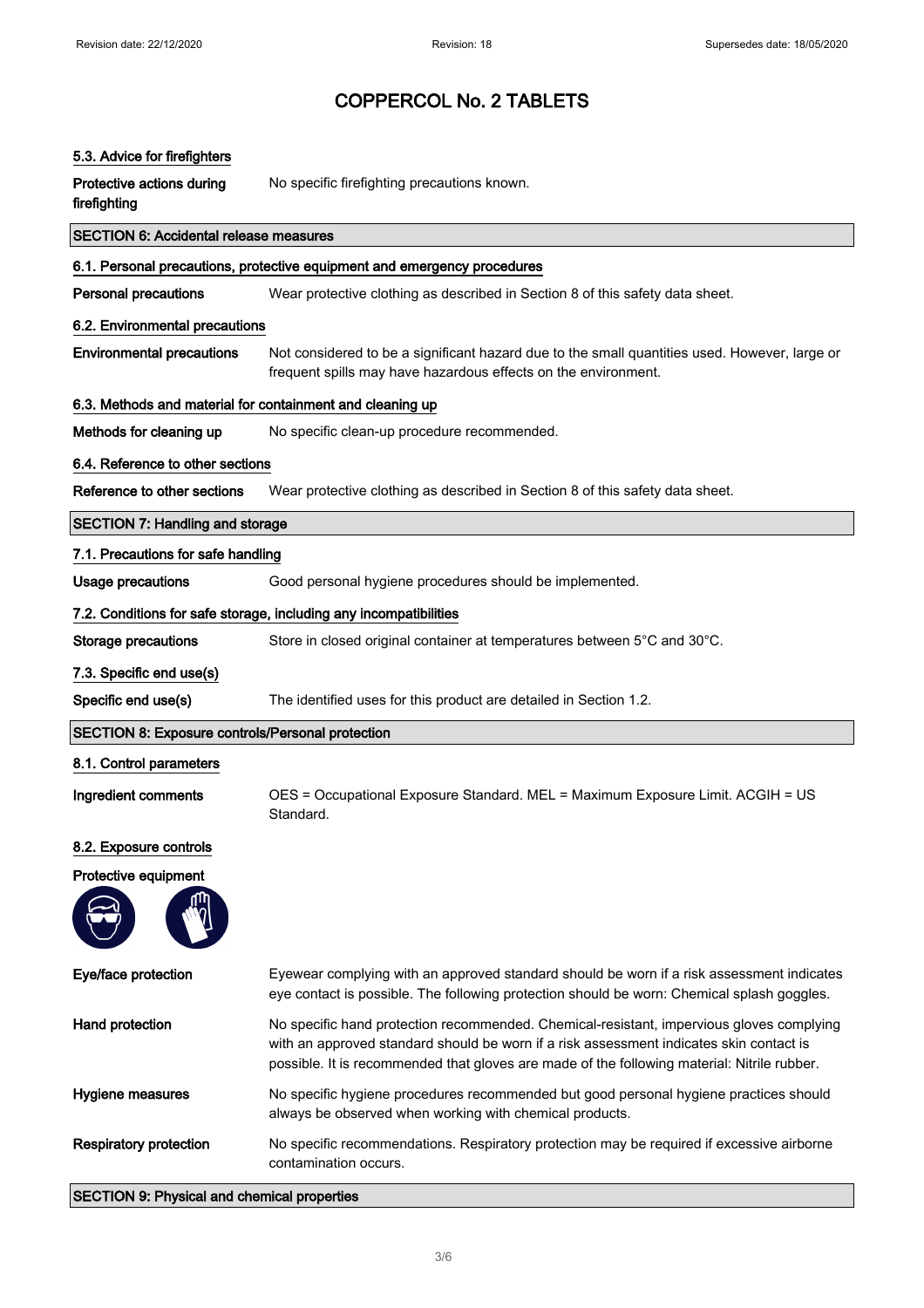| 9.1. Information on basic physical and chemical properties |                                                                                                                                           |  |
|------------------------------------------------------------|-------------------------------------------------------------------------------------------------------------------------------------------|--|
| Appearance                                                 | Solid                                                                                                                                     |  |
| Colour                                                     | White.                                                                                                                                    |  |
| Odour                                                      | Odourless.                                                                                                                                |  |
| Solubility(ies)                                            | Soluble in water.                                                                                                                         |  |
| 9.2. Other information                                     |                                                                                                                                           |  |
| Other information                                          | No data available.                                                                                                                        |  |
| <b>SECTION 10: Stability and reactivity</b>                |                                                                                                                                           |  |
| 10.1. Reactivity                                           |                                                                                                                                           |  |
| Reactivity                                                 | There are no known reactivity hazards associated with this product.                                                                       |  |
| 10.2. Chemical stability                                   |                                                                                                                                           |  |
| <b>Stability</b>                                           | Stable under the prescribed storage conditions.                                                                                           |  |
| 10.3. Possibility of hazardous reactions                   |                                                                                                                                           |  |
| Possibility of hazardous<br>reactions                      | No data available.                                                                                                                        |  |
| 10.4. Conditions to avoid                                  |                                                                                                                                           |  |
| <b>Conditions to avoid</b>                                 | There are no known conditions that are likely to result in a hazardous situation.                                                         |  |
| 10.5. Incompatible materials                               |                                                                                                                                           |  |
| <b>Materials to avoid</b>                                  | No specific material or group of materials is likely to react with the product to produce a<br>hazardous situation.                       |  |
| 10.6. Hazardous decomposition products                     |                                                                                                                                           |  |
| Hazardous decomposition<br>products                        | No known hazardous decomposition products.                                                                                                |  |
| <b>SECTION 11: Toxicological information</b>               |                                                                                                                                           |  |
| 11.1. Information on toxicological effects                 |                                                                                                                                           |  |
| <b>Toxicological effects</b>                               | No information available.                                                                                                                 |  |
| Acute toxicity - oral<br>ATE oral (mg/kg)                  | 10,032.1                                                                                                                                  |  |
| <b>SECTION 12: Ecological information</b>                  |                                                                                                                                           |  |
| Ecotoxicity                                                | There are no data on the ecotoxicity of this product. However, large or frequent spills may<br>have hazardous effects on the environment. |  |
| 12.1. Toxicity                                             |                                                                                                                                           |  |
| <b>Toxicity</b>                                            | No data available.                                                                                                                        |  |
| 12.2. Persistence and degradability                        |                                                                                                                                           |  |
|                                                            | Persistence and degradability There are no data on the degradability of this product.                                                     |  |
| 12.3. Bioaccumulative potential                            |                                                                                                                                           |  |
| <b>Bioaccumulative potential</b>                           | No data available on bioaccumulation.                                                                                                     |  |
| 12.4. Mobility in soil                                     |                                                                                                                                           |  |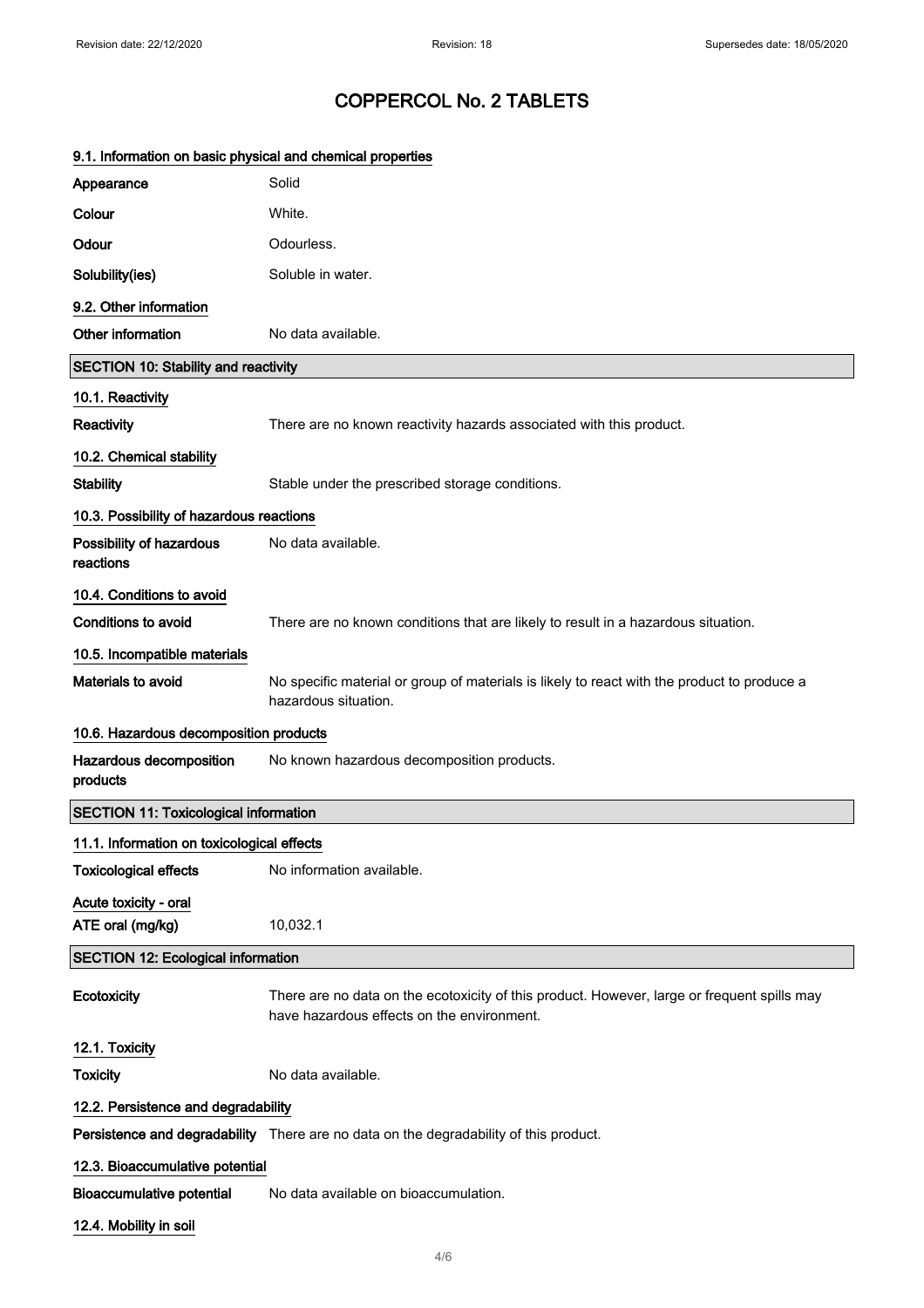## Mobility **Mobility** The product is soluble in water. 12.5. Results of PBT and vPvB assessment Results of PBT and vPvB assessment

This substance is not classified as PBT or vPvB according to current EU criteria.

### 12.6. Other adverse effects

Other adverse effects None known.

#### SECTION 13: Disposal considerations

#### 13.1. Waste treatment methods

Disposal methods No specific disposal method required.

#### SECTION 14: Transport information

General The product is not covered by international regulations on the transport of dangerous goods (IMDG, IATA, ADR/RID).

#### 14.1. UN number

Not applicable.

#### 14.2. UN proper shipping name

Not applicable.

#### 14.3. Transport hazard class(es)

No transport warning sign required.

#### Transport labels

No transport warning sign required.

#### 14.4. Packing group

Not applicable.

#### 14.5. Environmental hazards

Environmentally hazardous substance/marine pollutant No.

#### 14.6. Special precautions for user

Not applicable.

#### 14.7. Transport in bulk according to Annex II of MARPOL and the IBC Code

Transport in bulk according to Not applicable. Annex II of MARPOL 73/78 and the IBC Code

#### SECTION 15: Regulatory information

#### 15.1. Safety, health and environmental regulations/legislation specific for the substance or mixture

EU legislation Regulation (EC) No 1272/2008 of the European Parliament and of the Council of 16 December 2008 on classification, labelling and packaging of substances and mixtures (as amended).

#### 15.2. Chemical safety assessment

No data available.